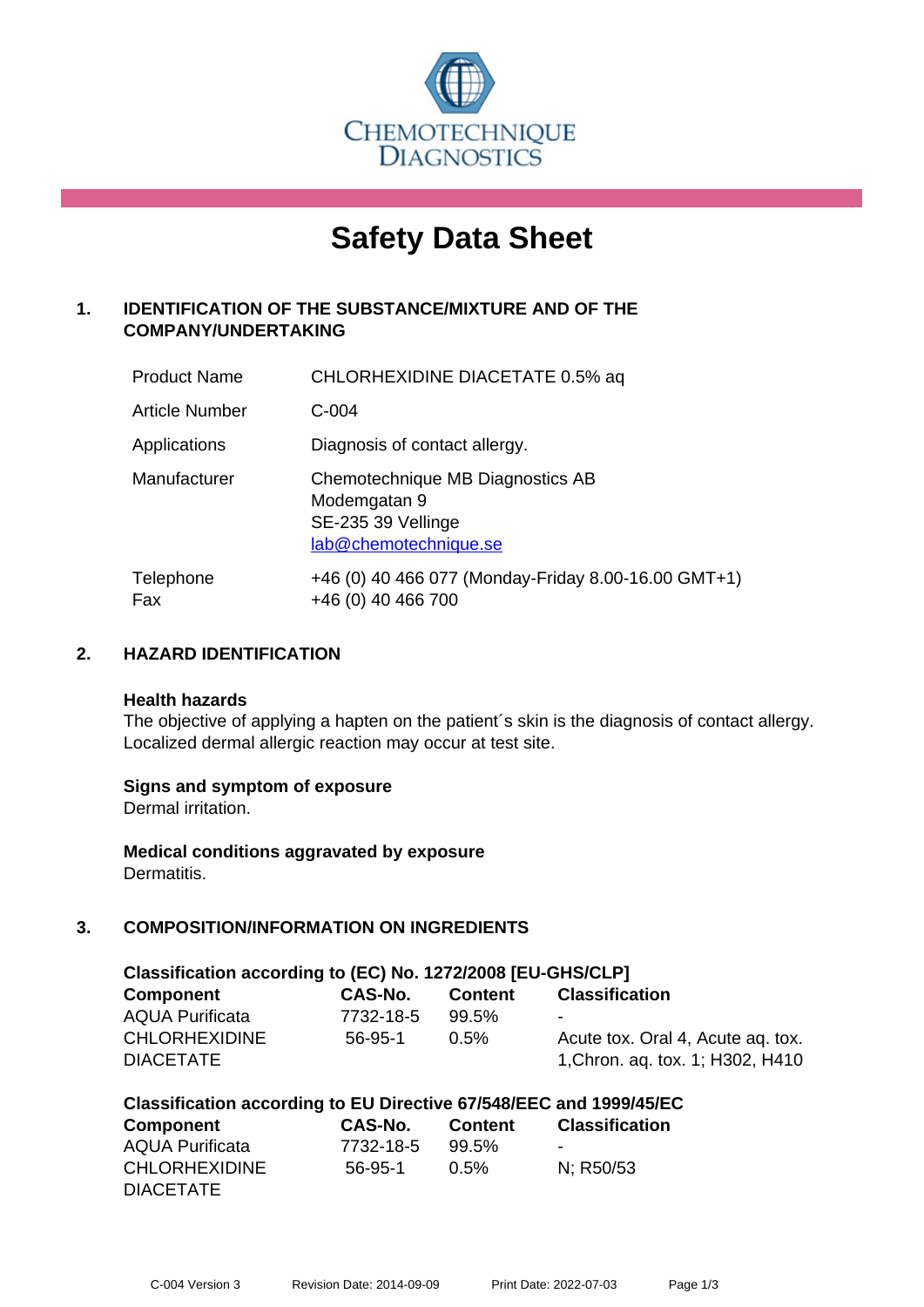### **4. FIRST AID MEASURES**

**Emergency and first aid procedures** Obtain medical attention.

## **5. FIRE-FIGHTING MEASURES\***

No data available.

## **6. ACCIDENTAL RELEASES MEASURES**

**Steps to be taken if material is released or spilled** Contain and place in a closed container.

## **7. HANDLING AND STORAGE**

**Precautions to be taken in handling and storage** Store dark at 5-8°C. Avoid extended exposure to light. Store in a well-sealed container. FOR EXTERNAL USE ONLY.

## **8. EXPOSURE CONTROLS/PERSONAL PROTECTION**

**Respiratory protection** Not required.

**Ventilation** Local exhaust.

#### **Protective gloves** Disposal gloves.

**Eye protection** Not required with normal use.

### **Work/Hygienic practices**

Wash hands after each use.

### **9. PHYSICAL AND CHEMICAL PROPERTIES**

| Appearance | <b>Transparent Colorless Liquid</b> |
|------------|-------------------------------------|
| Odour      | Odourless                           |

| Boiling point*       |
|----------------------|
| Flash point*         |
| Self ignition*       |
| Danger of explosion* |
| Density*             |

 $100^{\circ}$ C >No data available. Product does not self ignite. Product does not present as an explosion hazard. 1.0 g/cm $<sup>3</sup>$ </sup>

\*Data is shown for AQUA Purificata only

### **10. STABILITY AND REACTIVITY**